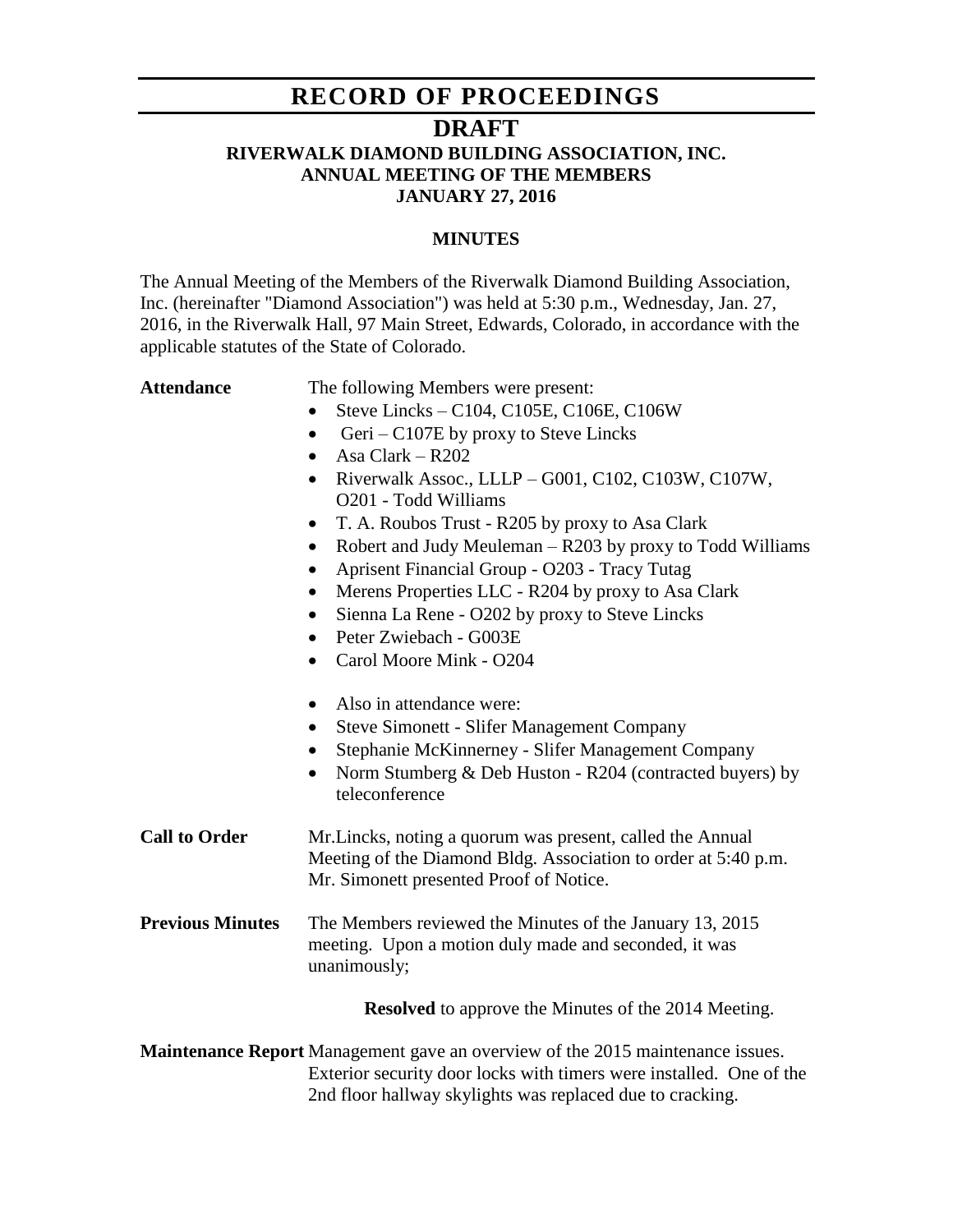# **R E C O R D O F P R O C E E D I N G S**

### **Riverwalk Diamond Building Association January 27, 2016 Annual Meeting Minutes**

|                          | Common area window sills were refurbished and new screens<br>installed. Minor repairs to boiler pumps, motors, hot water lines,<br>and roof penetrations were done.                                                                                                                                                                                                                                                                                                                                                                                            |
|--------------------------|----------------------------------------------------------------------------------------------------------------------------------------------------------------------------------------------------------------------------------------------------------------------------------------------------------------------------------------------------------------------------------------------------------------------------------------------------------------------------------------------------------------------------------------------------------------|
|                          | An Energy Audit for the shared uses of the Crystal, Diamond, and<br>Village Mkt. Bldgs., and the Master Association had been<br>commissioned by the respective Boards. As a result of the audit,<br>financial responsibilities for the snowmelt systems will likely<br>increase for the Master and decrease for the Bldgs. To more<br>accurately monitor the gas usage for the snowmelt systems,<br>separate meters will be installed. Additional discussions are<br>planned to further scrutinize the Audit's conclusions and<br>recommended implementations. |
| <b>Financials</b>        | Ms. McKinnerney presented the 2015 Financials. Discussion of<br>the Balance Sheet and the Profit and Loss Statement followed.<br>Due primarly to budget overruns in R&M and the Master Gas<br>Refund for 2014, Operating Expenses exceeded Income. There are<br>no delinquent accounts.                                                                                                                                                                                                                                                                        |
| <b>Proposed Budget</b>   | The 2016 Budget was presented as approved by the Board. The<br>Budget Income remains the same as 2015, with slight variances in<br>assessments due to budget allocations. Upon a motion duly made<br>and seconded, it was unanimously;                                                                                                                                                                                                                                                                                                                         |
|                          | <b>Resolved</b> to ratify the 2016 Budget as presented.                                                                                                                                                                                                                                                                                                                                                                                                                                                                                                        |
| <b>Director Election</b> | Mr. Lincks' term was expiring. Upon a nomination duly made and<br>seconded, and there being no other nominations, Mr. Lincks was;                                                                                                                                                                                                                                                                                                                                                                                                                              |
|                          | By Acclamation re-elected as the At-Large Director, with<br>a term ending in 2018.                                                                                                                                                                                                                                                                                                                                                                                                                                                                             |
| <b>Old Business</b>      | A request to have the Association monitor and maintain the<br>exterior Commercial sign lighting was made (they are currently the<br>individual business owner's responsibility to maintain). Discussion<br>followed with the Board agreeing to investigate equitable ways to<br>implement an Association managed maintenance program.                                                                                                                                                                                                                          |
| <b>New Business</b>      | Management reported that the Board had approved a change in<br>Insurance Carriers for the Association (effective 12/30/15), from<br>American Family to Farmers Insurance. Certificates of Insurance<br>will be made available on-line at the REPOA website                                                                                                                                                                                                                                                                                                     |